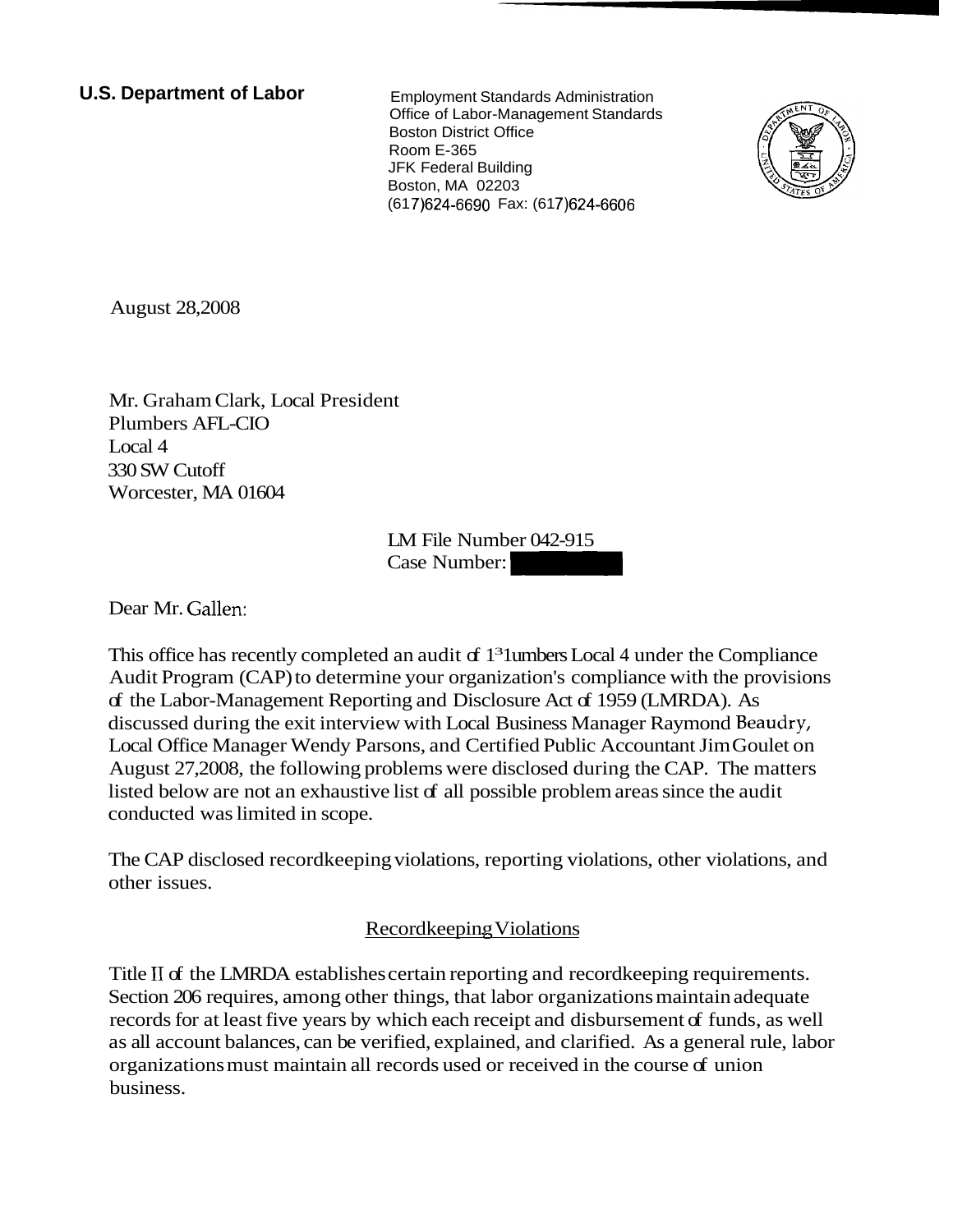Mr. Wilfrid Gallen August 28,2008 Page 2 of 6

For disbursements, this includes not only original bills, invoices, receipts, vouchers, and applicable resolutions, but also documentation showing the nature of the union business requiring the disbursement, the goods or services received, and the identity of the recipient(s) of the goods or services. In most instances, this documentation requirement can be satisfied with a sufficiently descriptive expense receipt or invoice. If an expense receipt is not sufficiently descriptive, a union officer or employee should write a note on it providing the additional information. For money it receives, the labor organization must keep at least one record showing the date, amount, purpose, and source of that money. The labor organization must also retain bank records for all accounts.

The audit of Local 4's 2006 records revealed the following recordkeeping violations:

1. General Reimbursed and Credit Card Expenses

Local 4 did not retain adequate documentation for reimbursed expenses and credit card expenses incurred by union officers and employees totaling at least \$13,465. For example, union vehicle maintenance and gasoline expenses, meals, conference hotels and rental cars, and other expense documentation was not retained.

As previously noted above, labor organizations must retain original receipts, bills, and vouchers for all disbursements. The president and treasurer (or corresponding principal officers) of your union, who are required to sign your union's LM report, are responsible for properly maintaining union records.

# 2. Meal Expenses

Local 4 did not require officers and employees to submit itemized receipts for meal expenses totaling at least \$2,785. The union must maintain itemized receipts provided by restaurants to officers and employees. These itemized receipts are necessary to determine if such disbursements are for union business purposes and to sufficiently fulfill the recordkeeping requirement of LMRDA Section 206.

Local 4 records of meal expenses did not always include written explanations of union business conducted or the names and titles of the persons incurring the restaurant charges. Union records of meal expenses must include written explanations of the union business conducted and the full names and titles of all persons who incurred the restaurant charges. Also, the records retained must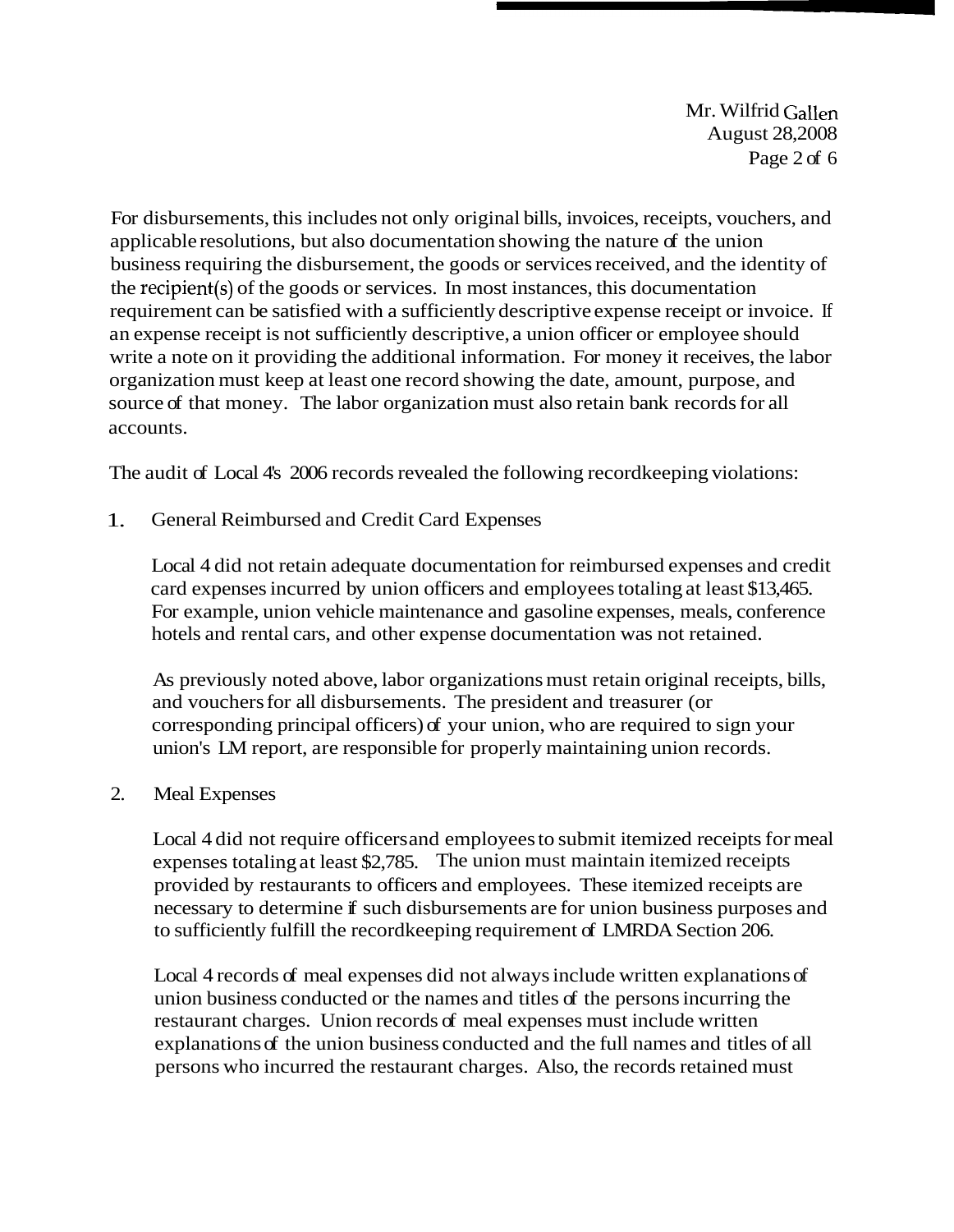identify the names of the restaurants where the officers or employees incurred meal expenses.

### *3.* Other Expenses

Local 4 did not retain adequate documentation for local expenses and credit card expenses totaling at least \$44,500. These expenses included: professional fees paid for accounting services, conference room rentals, postal mailings, purchase of local computer, and other office and administrative expenses. As previously noted above, labor organizations must retain adequate documentation to sufficiently fulfill the record keeping requirements of LMRDA Section 206.

### 4. Failure to Record Disbursements

Local 4 did not record in its disbursements records some funds disbursed to trust funds totaling at least \$196,694. Union disbursements records must include an adequate identification of all money the union disburses. The records should show the date and amount disbursed, and the receiver of the money.

5. Failure to Record Receipts

Local 4 did not record in its receipts records some funds received from trust funds totaling at least \$296,695. Union receipts records must include an adequate identification of all money the union receives. The records should show the date and amount received, and the source of the money.

#### 6. Other Receipts

Local 4 did not retain adequate documentation for local receipts totaling at least \$8,750. These receipts included: local member dues, reimbursements to the local from officers and employees, sales receipts from movie tickets and other items, golf tournament receipts, and other receipts. As previously noted above, labor organizations must retain adequate documentation to sufficiently fulfill the recordkeeping requirements of LMRDA Section 206.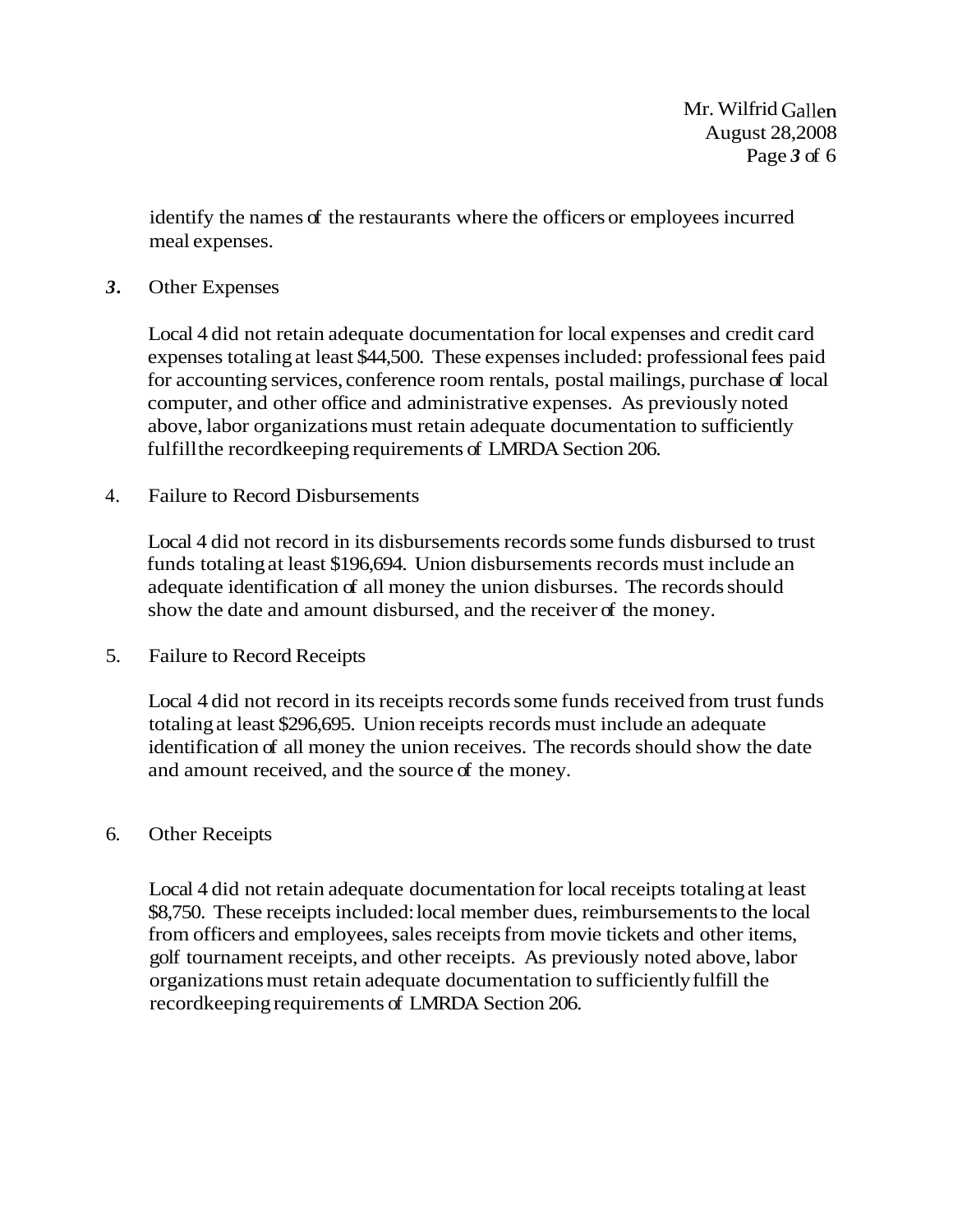Mr. Wilfrid Gallen August 28,2008 Page  $4 df 6$ 

### 7. Disposition of Property

Local 4 did not maintain an inventory of hats, jackets, and other property it purchased, sold, or gave away. The union must report the value of any union property on hand at the beginning and end of each year in Item 28 of the LM-2. The union must retain an inventory or similar record of property on hand to verify, clarify, and explain the information that must be reported in Item 28.

The union must record in at least one record the date and amount received from each sale of union hats, jackets and other items.

The proper maintenance of union records is the personal responsibility of the individuals who are required to file Local 4's LM report. You should be aware that under the provisions of Section 209(a) of the LMRDA and Section 3571 of Title 18 of the U.S. Code, willful failure to maintain records can result in a fine of up to \$100,000 or imprisonment for not more than one year, or both. Under the provisions of Section 209(c) of the LMRDA and Section 3571 of Title 18 of the U.S. Code, willful destruction or falsification of records can result in a fine of up to  $$100,000$  or imprisonment for not more than one year, or both. The penalties provided in Section 209(c) and Section 3571 of Title 18 apply to any person who caused the violations, not just the individuals who are responsible for filing the union's LM report.

Based on your assurance that Local 4 will retain adequate documentation in the future, OLMS will take no further enforcement action at this time regarding the above violations.

### **Reporting Violations**

The audit disclosed a violation of LMRDA Section 201(b), which requires labor organizations to file annual financial reports accurately disclosing their financial condition and operations. The Labor Organization Annual Report (Form LM-2) filed by Local 4 for fiscal year ending December 31,2006, was deficient in the following areas:

1. Failure to Report Receipts and Disbursements

Local 4 did not report at least \$5,625,818 in local receipts received for trusts and \$5,618,117 in local disbursements to trusts in Statement B of the local's LM-2 filed for the fiscal year ending December 31,2006. Statement B instructions require that receipts must be recorded when money is actually received by the labor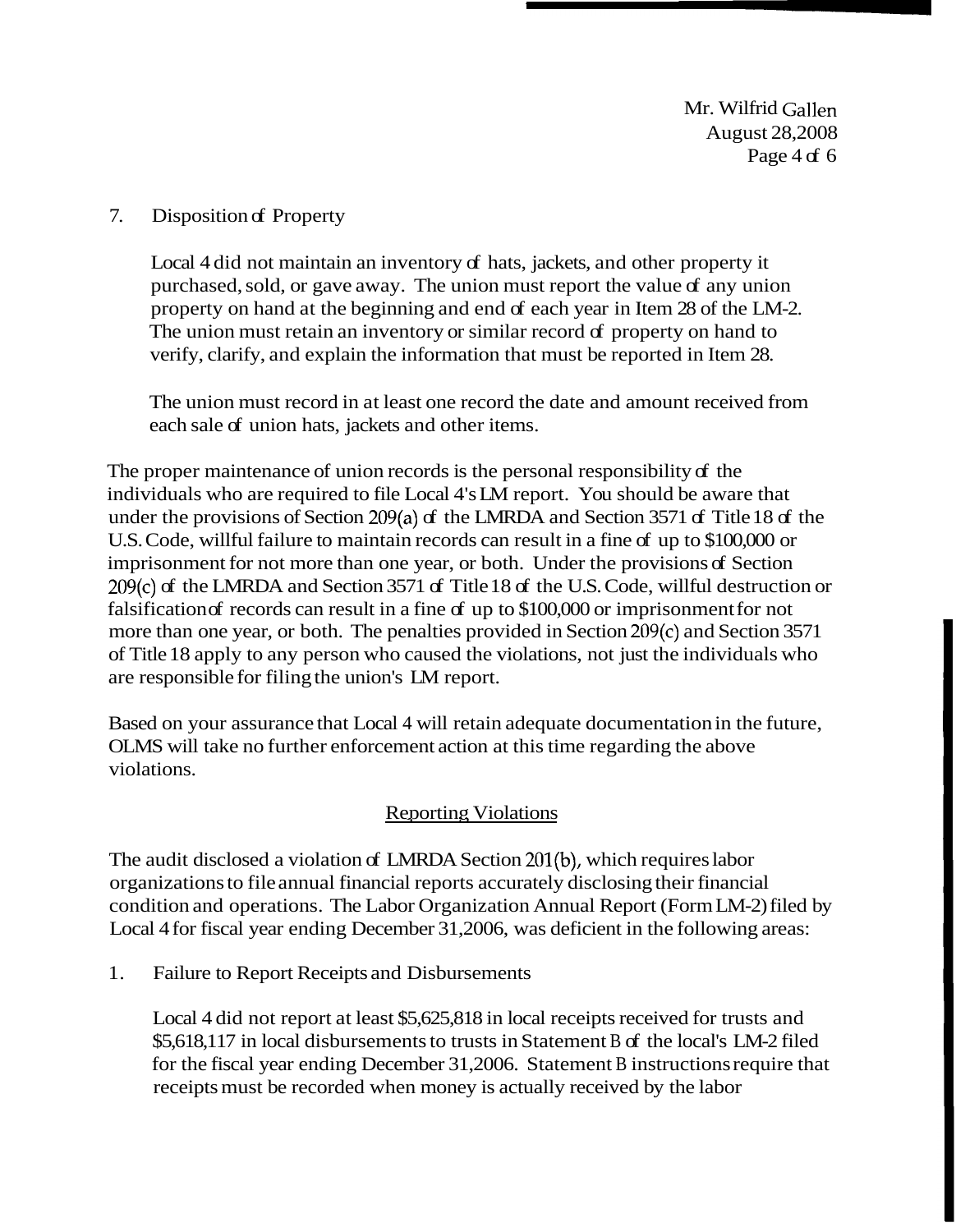Mr. Wilfrid Gallen August 28,2008 Page 5 of 6

organization and disbursements must be recorded when money is actually paid out by the labor organization.

2. Failure to Sign LM Report

Local 4 did not require its local president to sign the local's LM-2 filed for the fiscal year ending December 31,2006. According to the LM-2 Instructions for Items 70- 71 (Signatures), "the completed Form LM-2 that is filed with OLMS must be signed by both the president and treasurer, or corresponding principal officers, of the labor organization.

3. Failure to File Bylaws

The audit disclosed a violation of LMRDA Section 201(a), which requires that a union submit a copy of its revised constitution and bylaws with its LM report when it makes changes to its constitution or bylaws. Local 4 amended its constitution and bylaws in 2004, but did not file a copy with its LM report for that year.

Local 4 has now filed a copy of its constitution and bylaws.

Local 4 must file an amended Form LM-2 for fiscal year ending December 31,2006, to correct the deficient items discussed above. I explained to you the filing procedures and the availability of filing software on the OLMS website (www.olms.dol.gov). The amended Form LM-2 must be electronically filed as soon as possible, but not later than September 19,2008. Before filing, review the report thoroughly to be sure it is complete and accurate, and properly signed with electronic signatures.

# Other Violations

The audit disclosed the following other violation:

Inadequate Bonding

The audit revealed a violation of LMRDA Section 502 (Bonding), which requires that union officers and employees be bonded for no less than 10 percent of the total funds those individuals or their predecessors handled during the preceding fiscal year.